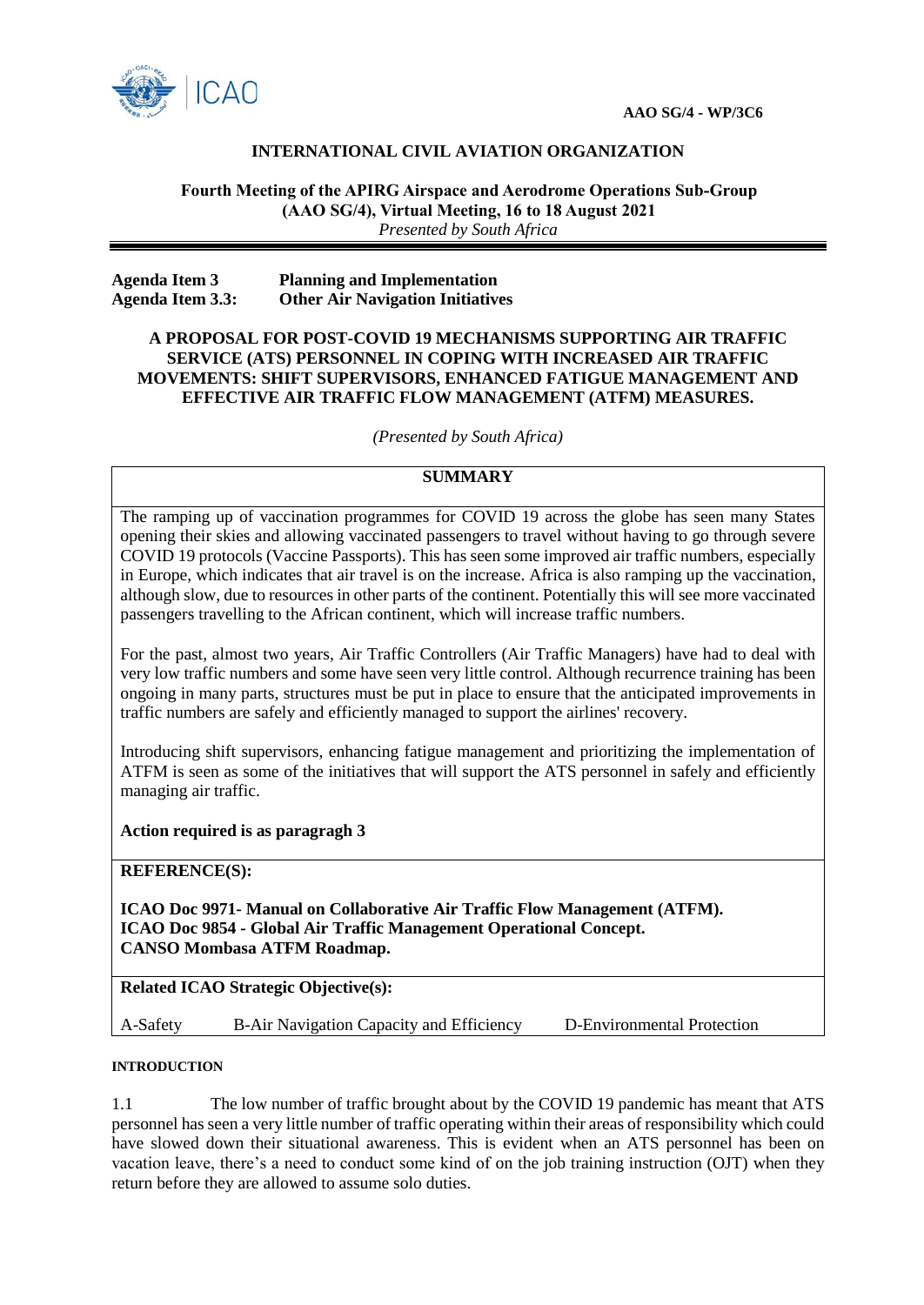1.2 The extent of the traffic increases, post-COVID 19, cannot however be predictable and in some cases, it will not be possible to conduct OJT for all ATS personnel in preparation for the increase in traffic.

1.3 It is therefore recommended that appropriate plans are put in place to ensure seamless, safe and efficient service resumption. These plans should ensure the flow of information across all stakeholders during all phases of flights.

# **2. DISCUSSION**

2.1 **Shift Supervisors**: Shift supervisors should be identified from experienced personnel to act as a link for information from all relevant sources (MET, ATFM and Air force/Military). Shift supervisors should also be able to assess traffic loadings and make necessary recommendations to open other sectors to alleviate the pressure on ATS personnel. They should also ensure compliance with Calculated Takeoff Times (CTOTs) from airline operators in line with the declared ATFM program. Ideally, supervisors should be appointed officially, but where this is not possible it is recommended that experienced personnel are tasked with this responsibility.

One advantage of implementing shift supervisors is that it will ensure that workload for ATS personnel is kept at the level of competence of the ATS personnel, in line with their readiness levels post the COVID 19 pandemic. This will also ensure that traffic flow is maintained in line with the agreed ATFM program.

2.2 **Fatigue Management**: Fatigue is described as a physiological state of reduced mental or physical performance capability resulting from sleep loss or extended wakefulness, circadian phase or workload (mental and/or physical activity) that can impair operational and technical operator alertness and ability to safely control or perform safety rated duties.

The reality of the existence of COVID 19 in our operating centres can result in anxiety for the ATS personnel which could result in mental fatigue. Some ATS personnel come from families who are still struggling financially and emotionally due to the impact of COVID 19 and all these challenges need to be managed carefully to minimize mental fatigue. Already at certain units, it is said that staff are struggling with fatigue where they are short-staffed due to Covid infections and have to work extra days/hours in turn. Add to this, the exposure to a high number of traffic movements, if not planned properly can make the situation dire.

It is said that in the past 18 months, the majority of ATS related incidents have an element of fatigue as a contributing factor.

To minimize the impact of fatigue, the following suggestions may be considered:

- i.) Gradual increase in time worked (not going from 2/3 shifts a week to 5/6 shifts at once)
- ii.) The role of supervisors or line managers is critical in monitoring the return to duty and the escalation in traffic – typically, where ATFM has not been implemented, should be managed pretactically in planning and tactically on the day using strategic breaks based on traffic peaks and valleys - giving breaks to people as soon as the spike on traffic dissipates.
- iii.) Making sure everyone gets the opportunity to work periods of higher traffic/ have extra pair of eyes and ears rostered where possible to monitor traffic (also a preparation tool).
- iv.) Briefing staff on what to look out for in their own and peer fatigue/knowledge about or refreshers on fatigue risks that can be individually or system-induced.

2.3 **Air Traffic Flow Management (ATFM)**: ICAO Doc 9971- Manual on Collaborative Air Traffic Flow Management (ATFM) describes Air traffic flow management (ATFM) as an enabler of air